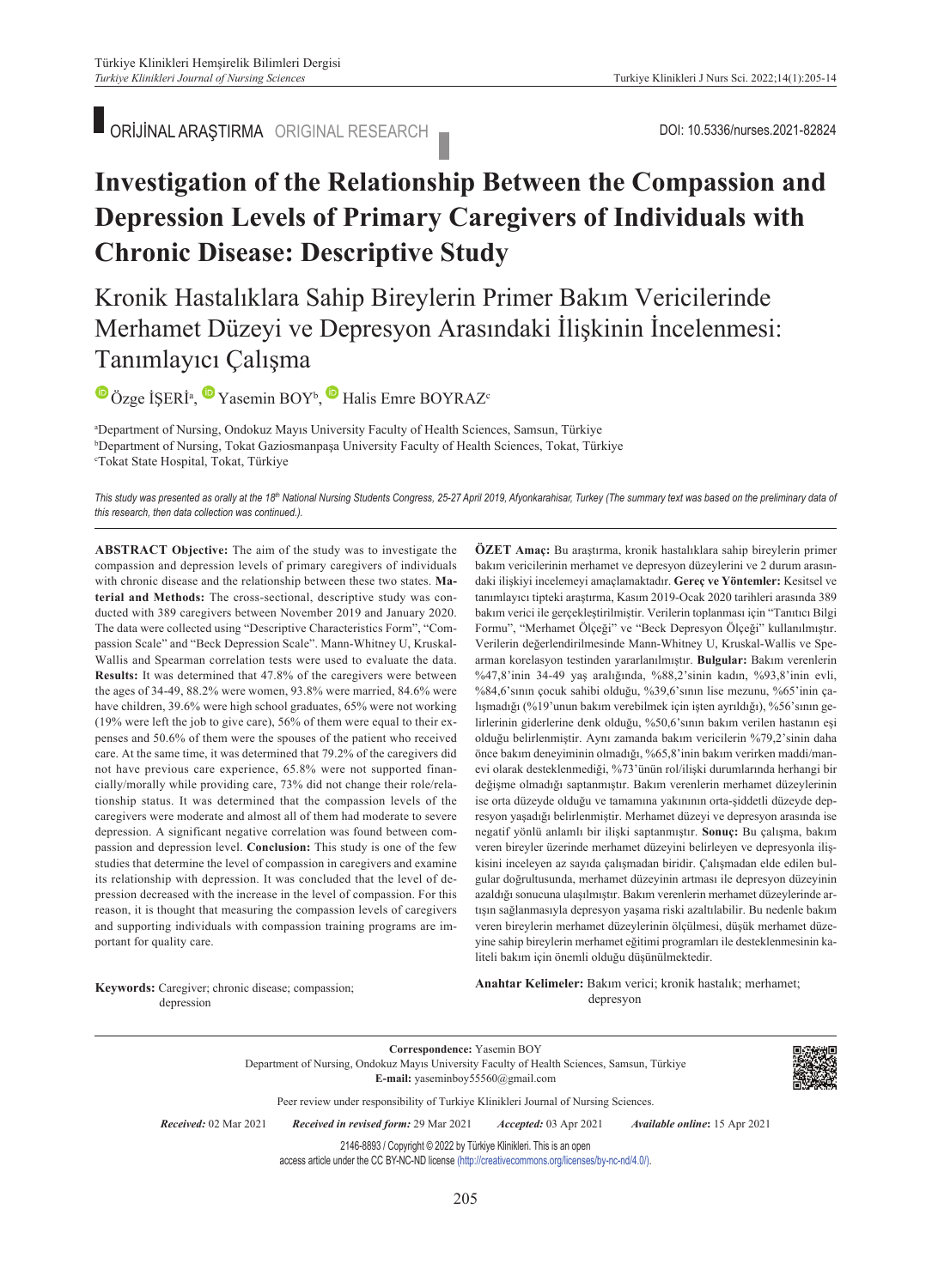Chronic diseases which are called "silent epidemic" and cause more than 38 million deaths every year have adverse effects on the quality of life of individuals[.1](#page-8-0) About 80% of patients live at home and almost all of them (90%) are cared by their family members.<sup>2</sup> Caregivers play an important role in providing emotional, physical, moral and social support to individuals with chronic disease.<sup>3</sup> However, they postpone their physical, moral and health needs when fulfilling these responsibilities; they have to live in the conflict circle between family relationships, business life, entertainment and social life and caregiving roles[.4](#page-8-0) The quantitative and qualitative studies also showed that caregivers have psychological problems such as stress, depression, anxiety, compassion fatigue, cognitive impairment; psychological problems such as weakened immune system, sleep disturbances, obesity, hypertension, diabetes, pain; and social problems such as impaired social life, lack of support in care, job losses and associated financial difficulties, loss of productivity and poor quality of life. $5,6$ 

The essential need and expectation of individuals with chronic disease are to receive compassionate care[.7](#page-8-0) Compassionate care is based on empathy, respect and dignity, and also defined as "qualified goodness". Therefore, patients need compassionate care since it strengthens themselves, improves their coping capabilities and provides hope for healing[.8](#page-8-0)  Compassion has many positive effects on the patient as well as the individuals who approach them with compassion[.9](#page-8-0) The studies showed that compassion contributes to improvement of self-respect, having a positive mental attitude, establishing good social relationships as well as subjective well-being, thus acting with compassion might reduce stress and depressive symptom.<sup>10</sup> Although there are many studies on the concept of compassion fatigue and selfcompassion in caregivers and the effects of compassionate care on nurses but there are a limited number of studies about the relationship between compassion level and depression in caregivers.<sup>7,10-13</sup> Thus, this study aims to reveal the compassion and depression levels of primary caregivers of individuals with chronic disease and the relationship between these two states.

# **MATERIAL AND METHODS**

This cross-sectional and descriptive study was performed with primary caregivers who had no diagnosed mental disorder, psychiatric medication use and took care of a patient with chronic disease, who have stayed in internal and surgical clinics of a university hospital for at least one week between November 2019 and January 2020. The caregivers of patients who have been hospitalized between these dates but stayed in the hospital for a short time, had no chronic disease and required no home care were excluded from the study.

Based on the post hoc analysis performed at the end of the study using the correlation coefficient, the sample size was calculated as 389 individuals with an error margin of 5%, an effect size of 0.5744563 and the power of the test was 100%.

### STuDY ETHICS

The study was conducted after obtaining the ethics committee approval (dated 07.11.2019 and reg. number 19-KAEK-224) from the Clinical Researches Ethics Committee of the Dean of Medical Faculty Tokat Gaziosmanpaşa University, the written permission from the hospital and the verbal consents from the participants with the respect to voluntarily participation. The study was designed and conducted in compliance with the Helsinki Declaration criteria.

### DATA COLLECTION TOOLS

The study data were collected using the Descriptive Characteristics Form, the Compassion Scale and the Beck Depression Inventory. The Descriptive Characteristics Form was created by the researchers by reviewing the related literature. It consists of 26 questions about socio-demographic characteristics (age, sex, educational status, employment status, income status, living place, etc.), chronic conditions, relationship with the patient, caregiving duration, role losses and social changes of the caregivers as well as the diagnosis and age of the patient for whom they take care.

Compassion Scale (CS) was developed by Pommier and the validity and reliability analysis of the Turkish version was performed by Akdeniz and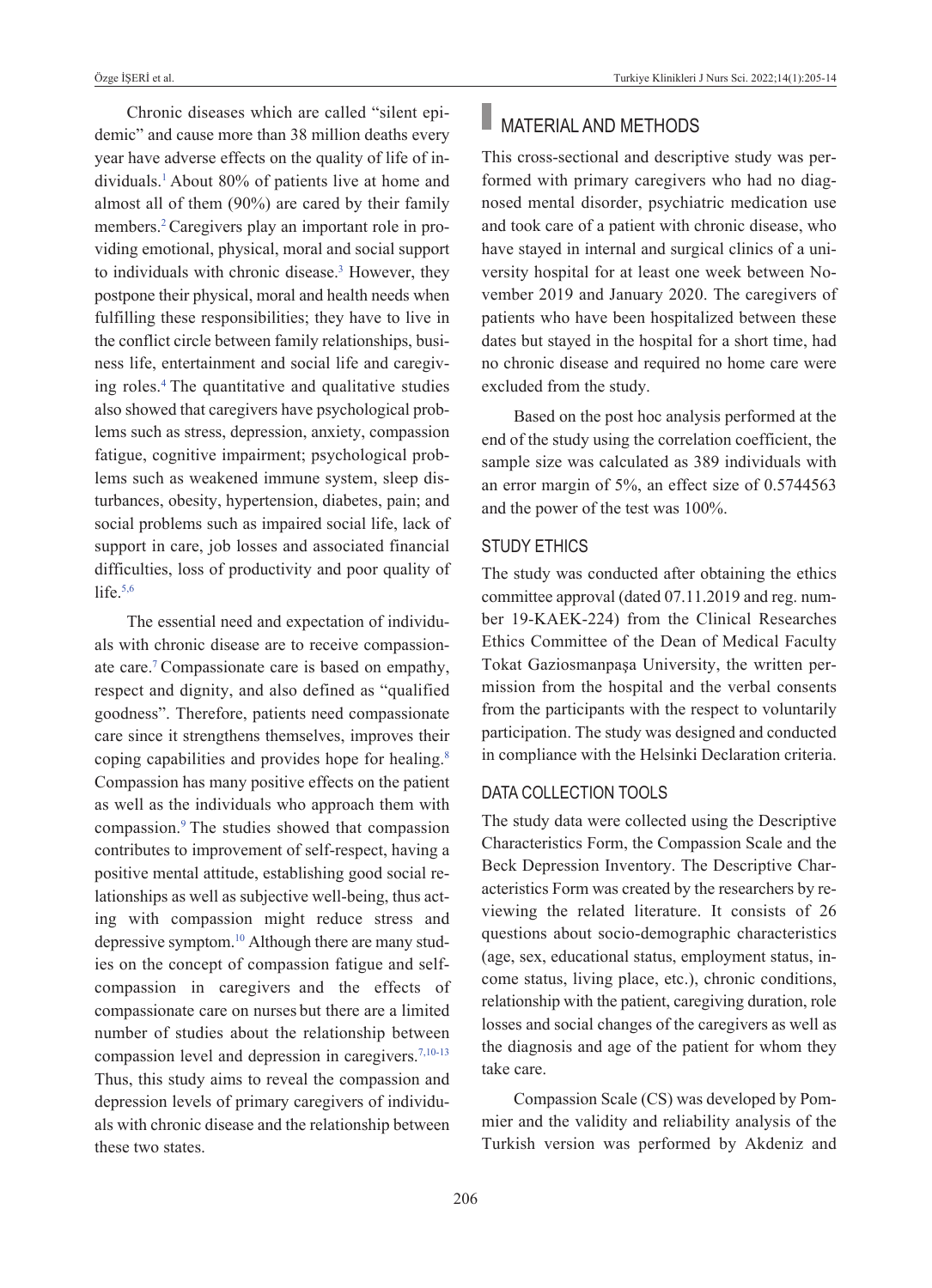Deniz[.14,15](#page-8-0) It contains 24 items presented in a 5-point Likert scale format and has six sub-scales including kindness (6,8,16,24), indifference (2,12,14,18), common humanity (11,15,17,20), separation (3,5,10,22), mindfulness (4,9,13,21) and disengagement (1,7,19,23). Items in the indifference, separation and disengagement subscales are reverse-coded. Then, the total average score is obtained. Higher scores from the scale mean a higher compassion level. The Cronbach alpha value was 0.85 in the study by Akdeniz and Deniz, however, the Cronbach alpha coefficient was 0.86 for this sample size.<sup>15</sup>

Beck's Depression Inventory: Its original version was developed by Beck et al., and the validity and reliability analysis of the Turkish version was performed by Hisli[.16](#page-8-0) It consists of 21 items. The items are scored from 0 to 3 according to the severity of depression. It aims to numerically express the degree of symptoms not to diagnose depression. A score of 0-9 indicates minimal depressive symptoms, 10-16 mild depressive symptoms, 17-29 moderate depressive symptoms, and 30-63 severe depressive symptoms (Hisli). The Cronbach alpha value was 0.80 in the study by Hisli, however, it was 0.73 for this sample size.

#### STATISTICAL ANALYSIS

The data were analyzed with IBM SPSS V25 software. In the analysis of socio-demographic characteristics, frequency, percentage, average, minimum, maximum and standard deviation were used. The conformity to normal distribution was examined with the Shapiro-Wilk and Kolmogorov-Smirnov tests. The data not conforming to normal distribution were compared using the Mann-Whitney U test and the Kruskal-Wallis. The data not conforming to normal distribution were given as median (minimum-maximum). The Spearman correlation coefficient was used to examine the relationship between the variables not conforming to normal distribution. The significance level was p<0.05.

## RESULTS

#### THE CAREGIvERS

Of the caregivers in the study, 47.8% were aged between 34-49 years old, 88.2% were female, 93.8% were married, 84.6% had a child, 39.6% were highschool graduate, 65% were unemployed (19% left the job to take care), 56% had an income equal to expenses, 50.6% were the spouse of the patient for whom they care [\(Table 1\)](#page-3-0).

It was found that 73.5% of the individuals with chronic disease who received care were male 39.3%, and 39.3% were aged between 50-65 years [\(Table 2\)](#page-4-0).

When the caregivers were examined in terms of caregiving parameters, it was found that 73.3% took care of the patient for 0-11 months, 79.2% had no previous caregiving experience, 67.6% spent 2-3 hours/day for caregiving, 65.8% were not supported financially and morally, 83.3% had no financial problem and 73% experienced no change in their role/relationship status.

It was determined that 73.5% of chronic patients receiving care were male, 39.3% were between the ages of 50-65 and all of them received home care [\(Table 2\)](#page-4-0).

### COMpASSION SCALE SuB-DIMENSIONS AND DEpRESSION LEvELS Of CAREGIvERS

When the median values of the CS sub-dimensions of the participants were examined, it was determined that the kindness 3.25, indifference 3.00, the common humanity 3.25, separation 3.00, mindfulness 3.25 and disengagement 3.00. The caregivers had a median value of 3.08 from CS and a Beck Depression Inventory (BDI) median value of 29 [\(Table 3\)](#page-5-0).

It was found that  $2.6\%$  (n=10) of the participants had mild depression, 51.2% (n=199) had moderate depression and 46.3% (n=180) had severe depression.

### COMpARISON Of CAREGIvER DEMOGRApHIC fEATuRES AND COMpASSION SCALE SuB-DIMENSIONS AND DEpRESSION LEvELS

When the compassion sub-dimensions of the caregivers were examined, no significant difference was found in terms of sex, parental status, employment status, financial problems, change in role and relationship, family type, relationship with the patient, caregiving experience, the status of being supported financially/emotionally when providing care, age of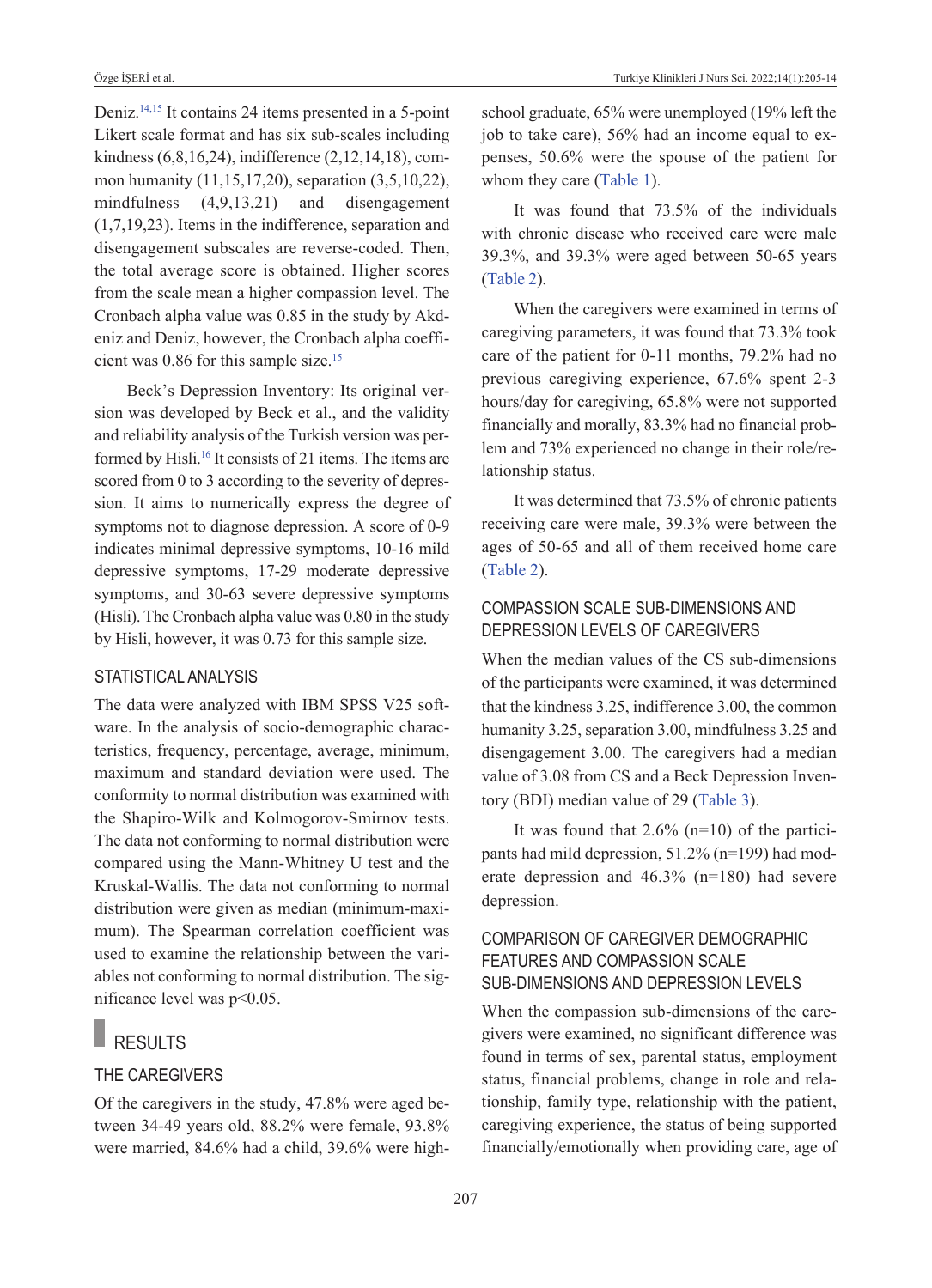| TABLE 1: Socio-demographic characteristics of the caregivers. |                              |         |               |
|---------------------------------------------------------------|------------------------------|---------|---------------|
|                                                               | Variables                    | n       | $\frac{0}{0}$ |
| Age                                                           | 18-33 years old              | 144     | 37.0          |
|                                                               | 34-49 years old              | 186     | 47.8          |
|                                                               | 50-65 years old              | 59      | 15.2          |
| Sex                                                           | Women                        | 343     | 88.2          |
|                                                               | Men                          | 46      | 11.8          |
| <b>Marital status</b>                                         | Single                       | 24      | 6.2           |
|                                                               | Married                      | 365     | 93.8          |
| Parental status                                               | Yes                          | 329     | 84.6          |
|                                                               | No                           | 60      | 15.4          |
| <b>Educational status</b>                                     | Primary school               | 72      | 18.5          |
|                                                               | Secondary school             | 53      | 13.6          |
|                                                               | High-school                  | 154     | 39.6          |
|                                                               | University and higher        | 110     | 28.3          |
| Employment status                                             | I have a job                 | 136     | 35.0          |
|                                                               | I have no job                | 179     | 46.0          |
|                                                               | I left my job for caregiving | 74      | 19.0          |
| Income status                                                 | Income less than expenses    | 163     | 41.9          |
|                                                               | Income equal to expenses     | 218     | 56.0          |
|                                                               | Income higher than expenses  | $\bf 8$ | 2.1           |
| Chronic disease                                               | Yes                          | 38      | 9.8           |
|                                                               | No                           | 351     | 90.2          |
| Family type                                                   | Nuclear family               | 310     | 79.7          |
|                                                               | <b>Extended family</b>       | 79      | 20.3          |
| Relationship (with the patient)                               | Spouse                       | 197     | 50.6          |
|                                                               | Child                        | 96      | 24.7          |
|                                                               | Parent                       | 86      | 22.1          |
|                                                               | Relative                     | 10      | 2.6           |

\*When the "illiterate" frequency of the educational status variable was 1.3, it was combined with "primary school".

the patient, diagnosis of the patient and daily time allocated for caregiving (p>0.05).

When the depression levels of the caregivers are examined, no significant difference was found according to age, sex, marital status, parental status, family type, relationship with the patient, caregiving experience, the status of being supported financially/emotionally when providing care, age of the patient, diagnosis of the patient and daily time allocated for caregiving  $(p>0.05)$ .

[Table 3](#page-5-0) shows the median score values of the sub-dimensions of CS according to some variables. Accordingly, the difference between the age variable and the median values of indifference and compassion was found to be statistically significant  $(p<0.05)$ .

<span id="page-3-0"></span>Accordingly, it was determined that the median value of the indifference sub-dimension of the 18-33 age group was lower than that of the 34-49 age group. At the same time, it was found that the median value of compassion was significantly lower in the 18-33 age group compared to the other age groups [\(Table](#page-5-0)  [3\)](#page-5-0).

When examined by marital status, the median value of the kindness sub-dimension of married caregivers was found to be significantly higher than those of single caregivers ( $p<0.05$ ).

When we compared according to educational status, it was found that the median value of the common humanity sub-dimension of CS those who graduated from primary school was significantly lower than the others  $(p<0.05)$  [\(Table 3\)](#page-5-0).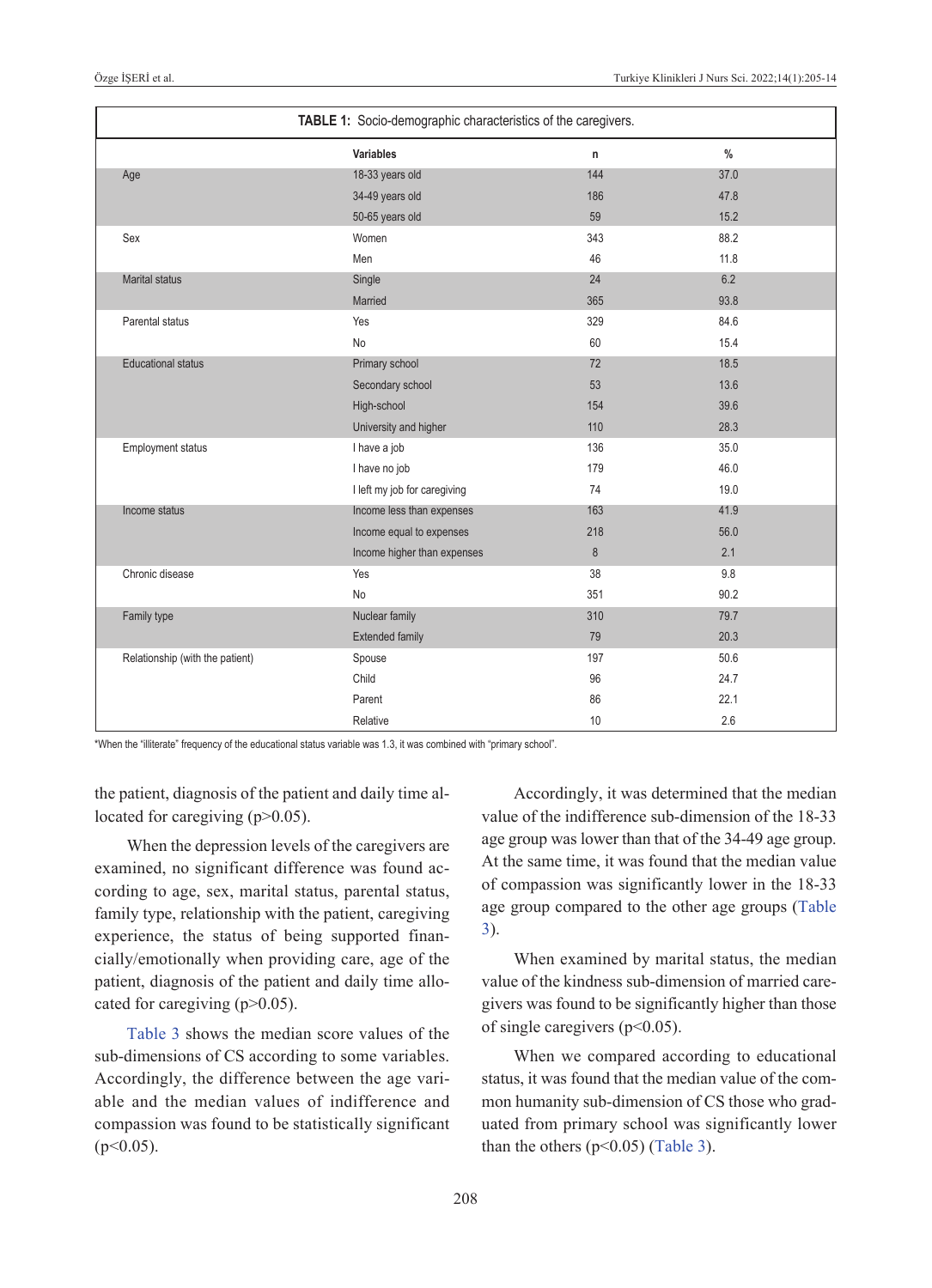| TABLE 2: Patient in whom caregivers take care and caregiving characteristics.        |                                       |                |               |  |  |
|--------------------------------------------------------------------------------------|---------------------------------------|----------------|---------------|--|--|
| <b>Patient characteristics</b>                                                       |                                       | n              | $\frac{0}{0}$ |  |  |
| Taken care place                                                                     | Home                                  | 389            | 100           |  |  |
| Sex                                                                                  | Women                                 | 103            | 26.5          |  |  |
|                                                                                      | Men                                   | 286            | 73.5          |  |  |
| Age                                                                                  | 18-33                                 | 67             | 17.2          |  |  |
|                                                                                      | 34-49                                 | 119            | 30.6          |  |  |
|                                                                                      | 50-65                                 | 153            | 39.3          |  |  |
|                                                                                      | 66 and higher                         | 50             | 12.9          |  |  |
| Diagnosis                                                                            | Diabetes mellitus                     | 67             | 16.4          |  |  |
|                                                                                      | Hypertension                          | 59             | 14.5          |  |  |
|                                                                                      | Lumbar disc herniation                | 53             | 13.0          |  |  |
|                                                                                      | Heart failure                         | 44             | 10.8          |  |  |
|                                                                                      | Asthma                                | 34             | 8.3           |  |  |
|                                                                                      | Chronic obstructive pulmonary disease | 29             | 7.1           |  |  |
|                                                                                      | Renal failure                         | 29             | 7.1           |  |  |
|                                                                                      | Coronary artery disease               | 23             | 5.6           |  |  |
|                                                                                      | Cancer                                | 18             | 4.4           |  |  |
|                                                                                      | Cerebrovascular disease               | 16             | 3.9           |  |  |
|                                                                                      | Rheumatoid arthritis                  | 13             | 3.2           |  |  |
| <b>Caregiving characteristics</b>                                                    |                                       | $\mathsf{n}$   | %             |  |  |
| How long have you been caring for your patient?                                      | 0-11 months                           | 285            | 73.3          |  |  |
|                                                                                      | 1-2 year                              | 95             | 24.4          |  |  |
|                                                                                      | 3 years and higher                    | 9              | 2.4           |  |  |
| Do you have a previous caregiving experience?                                        | Yes                                   | 81             | 20.8          |  |  |
|                                                                                      | <b>No</b>                             | 308            | 79.2          |  |  |
| How many hours a day do you allocate to meeting the needs of your patient?           | 0-1 hour                              | 32             | 8.2           |  |  |
|                                                                                      | 2-3 hours                             | 263            | 67.6          |  |  |
|                                                                                      | 4-5 hours                             | 73             | 18.8          |  |  |
|                                                                                      | 6-7 hours                             | 14             | 3.6           |  |  |
|                                                                                      | 8 hours and higher                    | $\overline{7}$ | 1.8           |  |  |
| Are you supported financially/emotionally for caregiving?                            | Yes                                   | 133            | 34.2          |  |  |
|                                                                                      | No                                    | 256            | 65.8          |  |  |
| Do you have financial difficulty when providing care?                                | Yes                                   | 65             | 16.7          |  |  |
|                                                                                      | No                                    | 324            | 83.3          |  |  |
| Do you experience changes in role/relationship status during the caregiving process? | Yes                                   | 105            | 27.0          |  |  |
|                                                                                      | <b>No</b>                             | 284            | 73.0          |  |  |

[Table 4](#page-6-0) shows the median score values of BDI according to some variables. Accordingly, as the income level and education level of the caregivers decreased, the depression median value increased. A significant difference was found between the depression median values according to the working status (p<0.05) [\(Table 4\)](#page-6-0). Accordingly, the depression median value of the non-working group is significantly higher than the other groups. Depression median val<span id="page-4-0"></span>ues of those who have financial problems and change in role/relationship status are significantly higher than the others  $(p<0.05)$  [\(Table 4\)](#page-6-0).

Relationship Between Compassion and Lower Dimensions of Caregivers and Depression Levels

[Table 5](#page-6-1) gives the distribution of the correlation values for the CS, sub-dimensions of CS and the BDI. There was a statistically significant weak-negative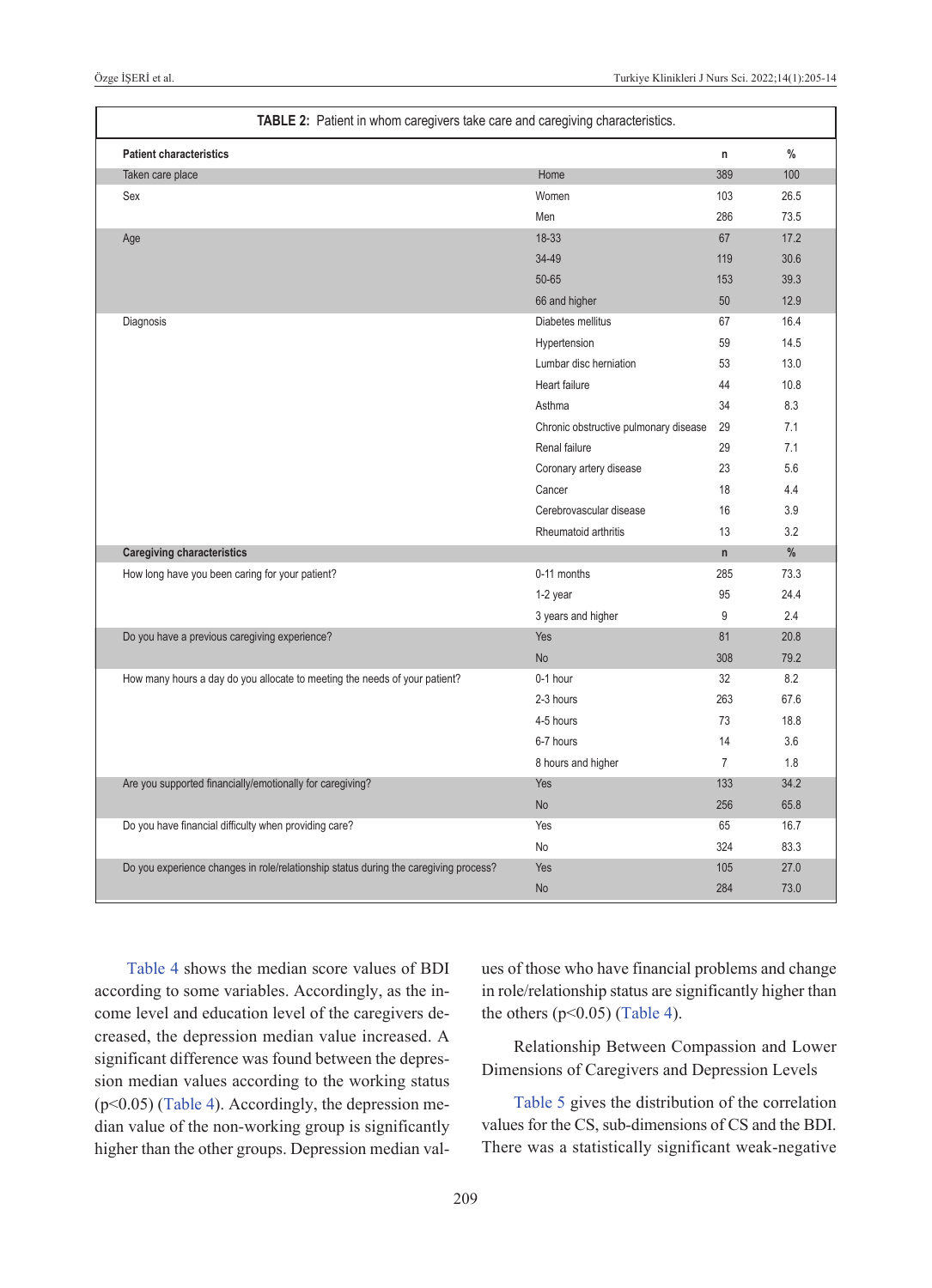| Variable                  |                 |                 |                        |                          |                    |                 |                                |
|---------------------------|-----------------|-----------------|------------------------|--------------------------|--------------------|-----------------|--------------------------------|
| n=389                     | <b>Kindness</b> | Indifference    | <b>Common humanity</b> | <b>Separation</b>        | <b>Mindfulness</b> |                 | Disengagement Compassion scale |
|                           |                 |                 |                        | Median (Minimum-Maximum) |                    |                 |                                |
| Age                       |                 |                 |                        |                          |                    |                 |                                |
| 18-33                     | 3.12            | 3.00            | 3.25                   | 2.75                     | 3.25               | 3.00            | 3.04                           |
| years old                 | $(1.50 - 5.00)$ | $(1.50 - 5.00)$ | $(1.50 - 5.00)$        | $(1.50 - 4.50)$          | $(1.75 - 4.75)$    | $(1.25 - 5.00)$ | $(2.21 - 4.58)$                |
| 34-49                     | 3.25            | 3.25            | 3.25                   | 3.00                     | 3.00               | 3.25            | 3.12                           |
| years old                 | $(1.50 - 5.00)$ | $(1.75 - 5.00)$ | $(1.50 - 4.75)$        | $(1.75 - 4.50)$          | $(1.75 - 5.00)$    | $(1.25 - 5.00)$ | $(2.42 - 4.54)$                |
| 50-65                     | 3.25            | 3.00            | 3.00                   | 3.25                     | 3.25               | 3.25            | 3.12                           |
| years old                 | $(1.75 - 4.50)$ | $(2.00-4.50)$   | $(1.75 - 5.00)$        | $(1.50 - 4.50)$          | $(1.50 - 4.25)$    | $(1.00-4.50)$   | $(2.50 - 4.13)$                |
|                           | $X^2 = 4.630$   | $X^2 = 6.632$   | $X^2 = 2.328$          | $X^2 = 5.954$            | $X^2 = 0.443$      | $X^2 = 1.890$   | $X^2 = 7.036$                  |
|                           | p=0.99          | p=0.036*        | p=0.312                | p=0.051                  | p=0.801            | p=0.389         | p=0.030*                       |
| <b>Marital status</b>     |                 |                 |                        |                          |                    |                 |                                |
| Married                   | 3.25            | 3.00            | 3.25                   | 3.00                     | 3.25               | 3.00            | 3.08                           |
|                           | $(1.50 - 5.00)$ | $(1.50 - 5.00)$ | $(1.50 - 5.00)$        | $(1.50 - 4.50)$          | $(1.50 - 5.00)$    | $(1.00 - 5.00)$ | $(2.42 - 4.58)$                |
| Single                    | 3.00            | 3.25            | 3.37                   | 2.87                     | 3.37               | 3.50            | 3.17                           |
|                           | $(1.50 - 4.25)$ | $(1.75-5.0)$    | $(1.75 - 4.25)$        | $(1.75 - 4.50)$          | $(1.75 - 4.75)$    | $(1.75 - 4.50)$ | $(2.21 - 4.46)$                |
|                           | $U = 3152.00$   | $U = 4045.50$   | $U = 4124.00$          | $U = 4309.50$            | $U = 4172.50$      | $U = 3491.50$   | $U = 4224.50$                  |
|                           | $p=0.020*$      | p=0.528         | p=0.629                | p=0.894                  | p=0.696            | p=0.094         | p=0.770                        |
| <b>Educational status</b> |                 |                 |                        |                          |                    |                 |                                |
| Primary school            | 3.25            | 3.00            | 3.00                   | 3.12                     | 3.00               | 3.25            | 3.10                           |
|                           | $(2.25 - 5.00)$ | $(2.00-4.50)$   | $(1.50 - 4.75)$        | $(1.50 - 4.50)$          | $(1.50 - 4.75)$    | $(1.00 - 5.00)$ | $(2.42 - 4.58)$                |
| Secondary school          | 3.00            | 3.00            | 3.25                   | 3.00                     | 3.00               | 3.00            | 3.12                           |
|                           | $(1.50 - 4.50)$ | $(2.00 - 5.00)$ | $(2.00 - 5.00)$        | $(1.50 - 4.50)$          | $(2.25 - 4.75)$    | $(1.50 - 4.75)$ | $(2.38 - 4.46)$                |
| High school               | 3.50            | 3.00            | 3.25                   | 3.25                     | 3.25               | 3.00            | 3.12                           |
|                           | $(1.50 - 5.00)$ | $(1.50 - 4.75)$ | $(1.50 - 4.75)$        | $(1.75 - 4.50)$          | $(1.75 - 4.75)$    | $(1.25 - 4.75)$ | $(2.21 - 4.46)$                |
| University                | 3.00            | 3.00            | 3.25                   | 2.75                     | 3.25               | 3.00            | 3.02                           |
|                           | $(1.50 - 4.75)$ | $(1.75 - 5.00)$ | $(1.75 - 5.00)$        | $(1.50 - 4.25)$          | $(1.75 - 5.00)$    | $(1.50 - 5.00)$ | $(2.63 - 4.54)$                |
|                           | $X^2 = 1.913$   | $X^2 = 0.379$   | $X^2 = 6.683$          | $X^2 = 2.357$            | $X^2 = 1.388$      | $X^2 = 0.722$   | $X^2 = 0.281$                  |
|                           | p=0.384         | p=0.827         | p=0.035*               | p=0.308                  | p=0.500            | p=0.697         | p=0.869                        |
| <b>Total score</b>        | 3.25            | 3.00            | 3.25                   | 3.00                     | 3.25               | 3.00            | 3.08                           |
|                           | $(1.50 - 5.00)$ | $(1.50 - 5.00)$ | $(1.50 - 5.00)$        | $(1.50 - 4.50)$          | $(1.50 - 5.00)$    | $(1.00 - 5.00)$ | $(2.21 - 4.58)$                |

<span id="page-5-0"></span>**TABLE 3:** Comparison of the characteristics of the caregivers with the average scores from the compassion scale and its sub-scales.

X<sup>2</sup>: Kruskal-Wallis test; U: Mann-Whitney U test; p: Probability; \*p<0.05.

correlation between the total score of the CS and the BDI total score ( $r=0.310$ ,  $p<0.05$ ).

#### **DISCUSSION**

The concepts "compassion" and "depression" experienced by caregivers providing care to individuals with chronic disease are one of the most important subjects in recent researches. The studies on the phenomenon of compassion in care and the compassion level mostly focused on healthcare professionals, however, for caregivers, mostly compassion fatigue and self-compassion subjects were addressed.<sup>11,17,18</sup> It was found that there was a limited number of studies about the compassion levels of caregivers and compassionate care practices[.10,13](#page-8-0) Therefore, this study evaluated the relationship between "compassion" as a necessity in care and "depression" as an adverse outcome.

Despite debates on whether compassion is a professional emotion, there is a great need for compassion in care[.19](#page-8-0) This concept is also seen as the building block of high-quality health care by patients,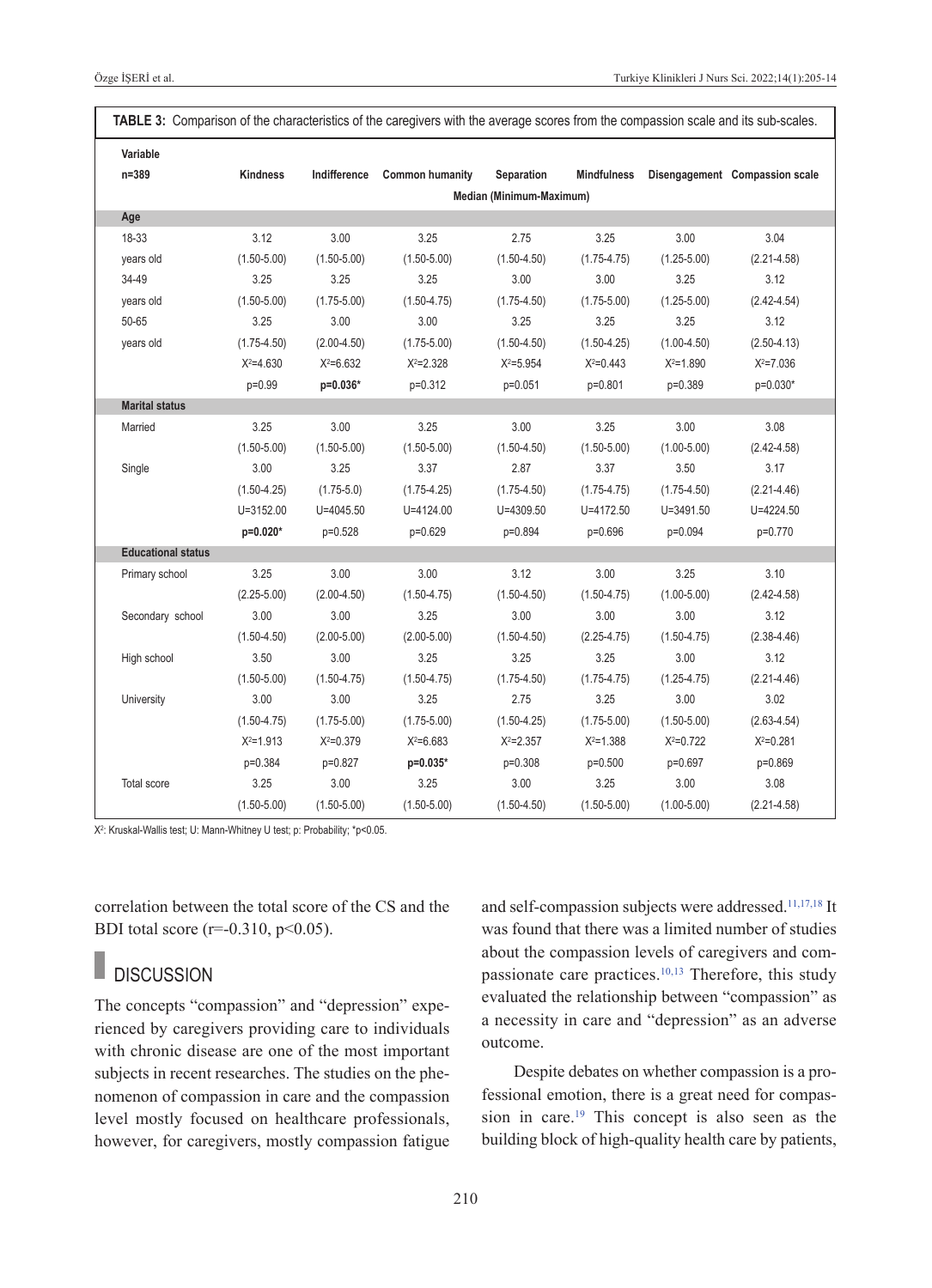| <b>TABLE 4:</b> Comparison of the characteristics of the caregivers<br>with the average scores from the Beck Depression Inventory. |                                |  |  |
|------------------------------------------------------------------------------------------------------------------------------------|--------------------------------|--|--|
| VARIABLE N=389                                                                                                                     | <b>BDI</b>                     |  |  |
|                                                                                                                                    | Median (Minimum-Maximum)       |  |  |
| <b>Educational status</b>                                                                                                          |                                |  |  |
| Primary school                                                                                                                     | 30 (10-51)                     |  |  |
| Secondary school                                                                                                                   | 33 (20-52)                     |  |  |
| High-school                                                                                                                        | 28 (12-52)                     |  |  |
| University                                                                                                                         | 26 (11-43)                     |  |  |
|                                                                                                                                    | X <sup>2</sup> =7.386 p=0.025* |  |  |
| Income status                                                                                                                      |                                |  |  |
| Income less than expenses                                                                                                          | 40 (18-47)                     |  |  |
| Income equal to expenses                                                                                                           | 29 (10-52)                     |  |  |
| Income higher than expenses                                                                                                        | 27 (11-52)                     |  |  |
|                                                                                                                                    | $X^2 = 11.497$ p=0.003*        |  |  |
| <b>Employment status</b>                                                                                                           |                                |  |  |
| I have a job                                                                                                                       | 27 (11-52)                     |  |  |
| I have no job                                                                                                                      | 30 (10-51)                     |  |  |
| I left my job for caregiving                                                                                                       | 27 (12-41)                     |  |  |
|                                                                                                                                    | $X^2 = 7.006$ p=0.030*         |  |  |
| <b>Financial problem</b>                                                                                                           |                                |  |  |
| Yes                                                                                                                                | 31 (12-52)                     |  |  |
| No                                                                                                                                 | 28 (10-52)                     |  |  |
|                                                                                                                                    | U=8475.5 p=0.021*              |  |  |
| Change in role/relationship                                                                                                        |                                |  |  |
| Yes                                                                                                                                | 31 (10-52)                     |  |  |
| No                                                                                                                                 | 28 (11-52)                     |  |  |
|                                                                                                                                    | U=12202.5 p=0.006*             |  |  |
| <b>Total score</b>                                                                                                                 | 29 (10-52)                     |  |  |

X<sup>2</sup>: Kruskal-Wallis test; U: Mann-Whitney U test; p: Probability; BDI: Beck Depression Inventory; \*p<0.05.

| <b>TABLE 5:</b> Investigation of the relationship between<br>compassion and depression level. |                                  |         |  |  |
|-----------------------------------------------------------------------------------------------|----------------------------------|---------|--|--|
|                                                                                               | <b>Beck Depression Inventory</b> |         |  |  |
|                                                                                               | r value                          | p value |  |  |
| Disengagement sub-dimension                                                                   | $-0.09$                          | 0.075   |  |  |
| Kindness sub-dimension                                                                        | $-0.204**$                       | 0.00    |  |  |
| Indifference sub-dimension                                                                    | $-0.218**$                       | 0.00    |  |  |
| Common humanity sub-dimension                                                                 | $-0.195**$                       | 0.00    |  |  |
| Seperation sub-dimension                                                                      | $-0.198**$                       | 0.00    |  |  |
| Mindfulness sub-dimension                                                                     | $-0.253**$                       | 0.00    |  |  |
| <b>Compassion scale</b>                                                                       | $-0.310**$                       | 0.00    |  |  |

r: Spearman correlation coefficient; \*\*Correlation is significant at the 0.01 level (2-tailed).

families, healthcare professionals and politicians.<sup>20</sup> The literature defines physicians and nurses as the main players of compassionate care, but it rules out <span id="page-6-0"></span>caregivers[.21](#page-8-0) However, caregivers are just as important as healthcare professionals for the quality of compassionate care. The average CS score of the caregivers in the study was found as 3.08. Given that the highest possible score from the scale is five, it can be said that the compassion levels of the caregivers are at a moderate level. The priority of caregivers is to take care of the basic needs of the patients. However, the fulfillment of physical needs alone is not indicative of compassion. Because care is provided mechanically without considering the emotional needs. In the literature, the main key point in providing patient-centered care is indicated as the compassionate caregiver with high communication skills.<sup>20,22</sup> It can be said that the caregivers in our study provide compassionate care.

<span id="page-6-1"></span>The European-wide Eurocare study found that more than 50.0% of caregivers were women. In the literature, the reason why women are seen appropriate for caregiving is explained by the fact that household and family affairs are perceived as a part of the role of women due to traditional characteristics of the traditional features of societies. In our study, the majority of caregivers were women, as similar to the literature. The degree of relationship of caregivers with the patient varies from country to country. Rinaldi et al., in their study, reported that the majority of the caregivers were the children or spouses of the patients[.23](#page-8-0) In our study, the majority of caregivers were the spouses of the patients, in accordance with the literature. It was found that the total CS scores of the caregivers did not vary by sex, marital status, educational status, income status, employment status, parental status, family type, relationship with the patient, caregiving experience, the status of being supported financially/emotionally when providing care, age and diagnosis of the patient, having financial difficulties, change in role/relationship status and daily time allocated for caregiving, however, only the age has an additive effect on the total CS score. It was thought that this might result from the fact that individuals show a more mature attitude towards events and have a changed view of life due to previous experiences. Kalınkara and Kalaycı, in their study, reported that sex and education level do not affect the compassion score. $24$  Our study found that the average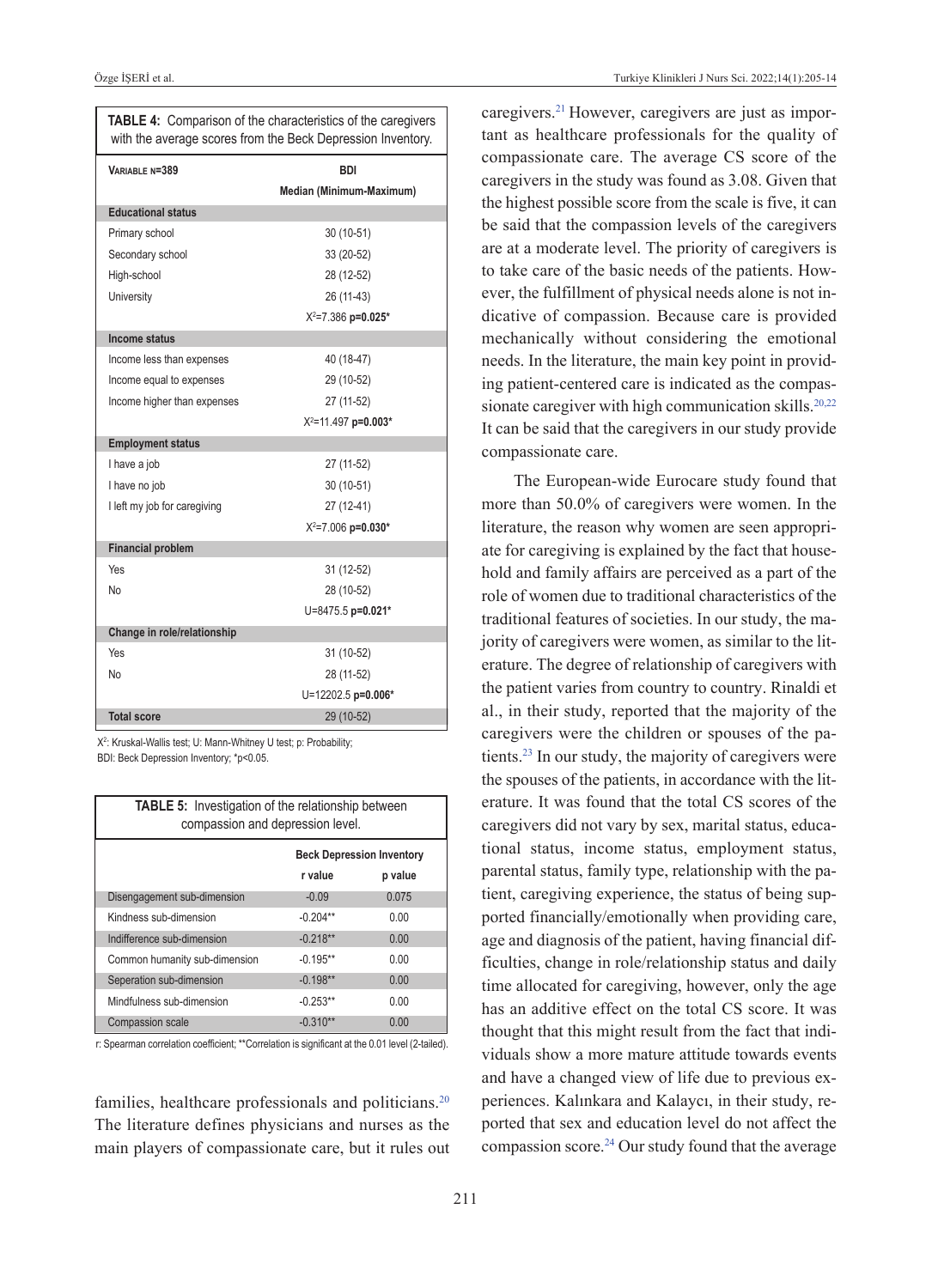score from the kindness, indifference and common humanity sub-scales were affected by certain characteristics of caregivers. It was found that the kindness sub-scale score was higher in married caregivers, the indifference sub-scale scores were increased with increasing age, and the common humanity sub-scale scores were increased in proportion with education level. The kindness sub-scale items include the main idea based on supporting the individual when he/she faces difficulty and is unhappy. Thus, it can be said that married individuals can better use the psychosocial support system compared to single individuals.

It was stated that witnessing the suffering of a relative with chronic disease can be emotionally devastating[.13](#page-8-0) The studies with the caregivers of individuals with chronic disease in different groups concluded that depression has been commonly experienced for this reason[.25,26](#page-8-0) In parallel with the literature, our study found that 51.2% of the participants had moderate depression, while 46.3% had severe depression. It was found that the depression levels of the caregivers were decreased with a higher level of education and income; the depression levels were higher in those who were unemployed, had financial difficulties and changed role/relationship status. A person with a higher education level can be more knowledgeable and obtain more information about the diagnosis of the patient, which makes a positive contribution to the caregiving abil-ities of caregivers.<sup>27</sup> [S](#page-8-0)imilar to our study results, Quesada et al. reported that the depression levels were higher in those who were unemployed and had a low education level; Choi et al. reported that the depression levels were higher in those with a low income level and Hu et al. reported that those who met the needs of the patient from their own pockets had a higher level of depression[.26,28,29](#page-8-0) Similar to our study, the studies also found that there was no difference in depression levels by sex.<sup>25</sup> The main hypothesis of our study was that individuals with a high compassion level feel happy with meeting the needs of the patients for whom they take care, and can be satisfied with the care they provide; thus, they can have stronger coping methods and lower depression levels. The results of our study showed that there was a negative correlation between compassion level and depression. Thus, participants with higher compassion levels have lower depression levels. The study by Lutz et al. found that compassionate daydreaming about others causes changes in the frontal cortex, strengthens the immune system and increases well-being.<sup>30</sup> Similarly, other studies with compassion also showed that compassion has a positive effect on psychology. $31,32$  There is a consensus about the fact that compassion is teachable.<sup>9</sup> Jazaeri et al. reported that a group receiving compassion training had an increased level of compassion at the end of the training, which also had positive effects on psychology and well-being.33 Despite all these positive opinions, Schulz et al. stated that compassion plays a role in establishing a good relationship between the caregiver and the care receivers, however, a high level of compassion may have disadvantages for the caregiver[.13](#page-8-0) Instead of directly associating with depression, they address compassion as a moderator between physical pain and uninvited thoughts.<sup>13</sup>

## CONCLUSION

This study is one of the limited number of studies investigating the relationship between compassion level and depression in caregivers. The phenomenon of compassion in care is a golden rule and is what patients want most. In line with the study results, it was concluded that depression level was decreased with increasing compassion level. This revealed that when the compassion levels of caregivers are increased, they can have a reduced risk of having depression and maintain their psychological health. Thus, the patient will be provided with high-quality care. Therefore, it is recommended to determine the compassion levels of caregivers of individuals with chronic disease, to support those with low compassion levels with compassion-focused therapy approaches and to provide various training programs to provide them with basic information and skills on the improvement of compassion.

#### *Source of Finance*

*During this study, no financial or spiritual support was received neither from any pharmaceutical company that has a direct connection with the research subject, nor from a*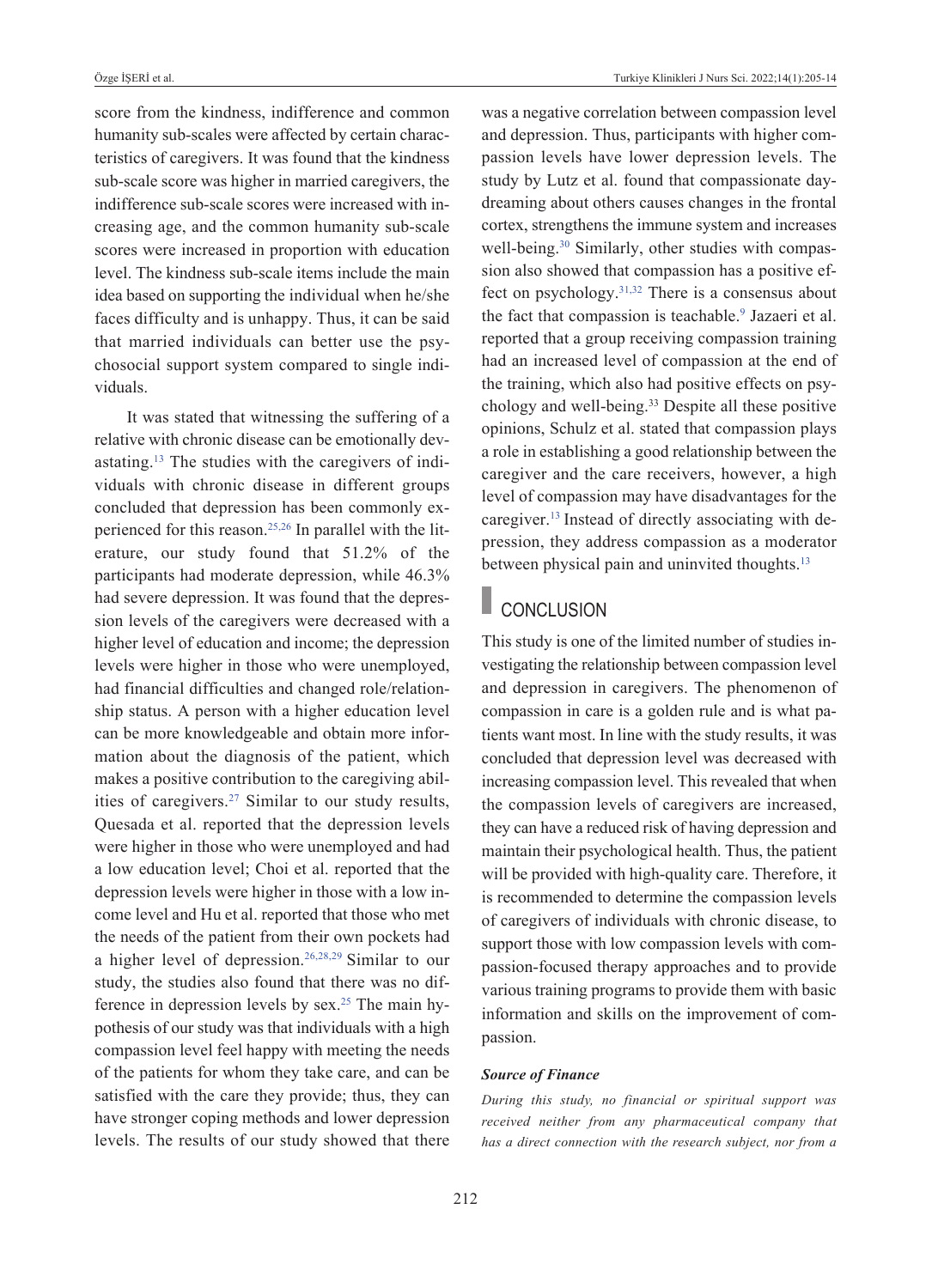*company that provides or produces medical instruments and materials which may negatively affect the evaluation process of this study.* 

#### *Conflict of Interest*

*No conflicts of interest between the authors and / or family members of the scientific and medical committee members or members of the potential conflicts of interest, counseling, expertise, working conditions, share holding and similar situations in any firm.* 

#### *Authorship Contributions*

*Idea/Concept: Özge İşeri, Yasemin Boy; Design: Özge İşeri, Yasemin Boy; Control/Supervision: Yasemin Boy, Özge İşeri, Halis Emre Boyraz; Data Collection and/or Processing: Halis Emre Boyraz, Yasemin Boy, Özge İşeri; Analysis and/or Interpretation: Özge İşeri, Yasemin Boy; Literature Review: Yasemin Boy, Özge İşeri, Halis Emre Boyraz; Writing the Article: Özge İşeri, Yasemin Boy, Halis Emre Boyraz; Critical Review: Özge İşeri, Yasemin Boy, Halis Emre Boyraz; References and Fundings: Yasemin Boy, Özge İşeri, Halis Emre Boyraz.* 

## **REFERENCES**

- 1. World Health Organization (WHO) [Internet]. ©2020 WHO. [Accessed date: 02.09.2020]. Preventing noncommunicable diseases. Available from: [\[Link\]](https://www.who.int/activities/preventing-noncommunicable-diseases/)
- 2. Collins LG, Swartz K. Caregiver care. Am fam physician. 2011;83(11): 1309-17. [\[pubmed\]](https://pubmed.ncbi.nlm.nih.gov/21661713/)
- 3. Demir Barutcu C. Relationship between caregiver health literacy and caregiver burden. P R Health Sci J. 2019;38(3):163-9. [Pubmed]
- 4. Özcan Yüce U, Taşcı S. Bakım verici stresi ve reiki enerji terapisi. [Caregiver stress and reiki energy therapy]. Turkiye Klinikleri J Nurs Sci. 2020;12(1):158-65. [\[Crossref\]](https://www.turkiyeklinikleri.com/article/en-caregiver-stress-and-reiki-energy-therapy-86757.html)
- 5. Laks J, Goren A, Due-as H, Novick D, Kahle-Wrobleski K. Caregiving for patients with Alzheimer's disease or dementia and its association with psychiatric and clinical comorbidities and other health outcomes in Brazil. Int J Geriatr Psychiatry. 2016;31(2):176-85. [\[Crossref\]](https://onlinelibrary.wiley.com/doi/10.1002/gps.4309) [Pubmed]
- 6. Abdollahpour I, Noroozian M, Nedjat S, Majdzadeh R. Caregiver burden and its determinants among the family members of patients with dementia in Iran. Int J Prev Med. 2012; 3(8):544-51. [Pubmed] [PMC]
- 7. van der Cingel M. Compassion: the missing link in quality of care. Nurse Educ Today. 2014;34(9):1253-7. [\[Crossref\]](https://www.sciencedirect.com/science/article/abs/pii/S0260691714001142?via%3Dihub) [\[pubmed\]](https://pubmed.ncbi.nlm.nih.gov/24856582/)
- 8. Adib-Hajbaghery M, Ahmadi B. Caregiver Burden and Its Associated factors in Caregivers of Children and Adolescents with Chronic Conditions. Int J Community Based Nurs Midwifery. 2019;7(4):258-69. doi: 10.30476/IJCBNM.2019.73893.0. [\[pubmed\]](https://pubmed.ncbi.nlm.nih.gov/31641675/) [\[pMC\]](https://www.ncbi.nlm.nih.gov/pmc/articles/PMC6779920/)
- 9. Boy Y, Karabey T. Medication that springs from our soul: compassion "can it be taught. Turkiye Klinikleri J Nurs Sci. 2020;13(3):405-11. [\[Cross](https://www.turkiyeklinikleri.com/article/en-medication-that-springs-from-our-soul-compassion-can-it-be-taught-89399.html)[ref\]](https://www.turkiyeklinikleri.com/article/en-medication-that-springs-from-our-soul-compassion-can-it-be-taught-89399.html)
- 10. Hsieh CC, Yu CJ, Chen HJ, Chen YW, Chang NT, Hsiao fH. Dispositional mindfulness, self-compassion, and compassion from others as moderators between stress and depression in caregivers of patients with lung cancer. Psychooncology. 2019;28(7):1498-505. [\[Crossref\]](https://onlinelibrary.wiley.com/doi/10.1002/pon.5106) [Pubmed]
- 11. Lynch SH, Shuster G, Lobo ML. The family caregiver experience examining the positive and negative aspects of compassion satisfaction and compassion fatigue as caregiving outcomes. Aging Ment Health. 2018;22(11): 1424-31. [\[Crossref\]](https://www.tandfonline.com/doi/full/10.1080/13607863.2017.1364344) [\[pubmed\]](https://pubmed.ncbi.nlm.nih.gov/28812375/)
- 12. psyArXiv [Internet]. © 2011-2021 Center for Open Science. Beals M, Birkett M. Self-compassion and empathy in caregiver and comparison groups: differences in negative components.(Erişim tarihi: 18.02.2021) Available from: [\[Link\]](https://psyarxiv.com/mryfn/)
- 13. Schulz R, Savla J, Czaja SJ, Monin J. The role of compassion, suffering, and intrusive thoughts in dementia caregiver depression. Aging Ment Health. 2017;21(9):997-1004. [\[Crossref\]](https://www.tandfonline.com/doi/full/10.1080/13607863.2016.1191057) [Pubmed] [PMC]
- 14. pommier EA. The compassion scale. Dissertation Abstracts International Section A: Humanities and Social Sciences. 2011;72(4-A): e:1174. [\[Link\]](https://psycnet.apa.org/record/2011-99190-407)
- <span id="page-8-0"></span>15. Akdeniz S, Deniz ME. Merhamet ölçeğinin Türkçeye uyarlanması: geçerlik ve güvenirlik çalışması. [The Turkish adaptation of compassion scale: the validity and reliability study]. The Journal of Happiness and Well-Being. 2016;4(1):50-61. [\[Link\]](http://psikiyatridizini.net/viewarticle.aspx?articleid=21323&tammetinvar=yes)
- 16. Hisli N. Beck depresyon envanterinin üniversite ögrencileri için geçerliliği, güvenilirliği. [A reliability and validity study of Beck depression inventory in a university student sample]. J Psychol. 1988;6(23):3-13. [\[Link\]](http://psikiyatridizini.net/viewarticle.aspx?articleid=21705)
- 17. Durkin M, Gurbutt R, Carson J. Qualities, teaching, and measurement of compassion in nursing: a systematic review. Nurse Educ Today. 2018;63:50-8. [\[Crossref\]](https://www.sciencedirect.com/science/article/abs/pii/S0260691718300522?via%3Dihub) [Pubmed]
- 18. Mantelou A, Karakasidou E. The role of compassion for self and others, compassion fatigue and subjective happiness on levels of well-being of mental health professionals. Psychology. 2019;10(3):285-304. [\[Cross](https://www.scirp.org/journal/paperinformation.aspx?paperid=90643)[ref\]](https://www.scirp.org/journal/paperinformation.aspx?paperid=90643)
- 19. Mills J, Wand T, fraser JA. Examining self-care, self-compassion and compassion for others: a cross-sectional survey of palliative care nurses and doctors. Int J Palliat Nurs. 2018;2;24(1):4-11. [\[Crossref\]](https://www.magonlinelibrary.com/doi/abs/10.12968/ijpn.2018.24.1.4) [\[pubmed\]](https://pubmed.ncbi.nlm.nih.gov/29368553/)
- 20. Sinclair S, Beamer K, Hack Tf, McClement S, Raffin Bouchal S, Chochinov HM, et al. Sympathy, empathy, and compassion: a grounded theory study of palliative care patients' understandings, ex-periences, and preferences. Palliat Med. 2017;31(5):437-47. [\[Crossref\]](https://journals.sagepub.com/doi/10.1177/0269216316663499) [\[pubmed\]](https://pubmed.ncbi.nlm.nih.gov/27535319/) [\[pMC\]](https://www.ncbi.nlm.nih.gov/pmc/articles/PMC5405806/)
- 21. Tierney S, Ozer CT, Perry S. Having the "headspace" for compassion toward self and others: a qualitative study of medical students' views and experiences. Teaching and Learning in Medicine. 2018;30(3):274-83. [\[Crossref\]](https://www.tandfonline.com/doi/full/10.1080/10401334.2018.1423973) [Pubmed]
- 22. Blomberg K, Griffiths P, Wengström Y, May C, Bridges J. Interventions for compassionate nursing care: A systematic review. Int J Nurs Stud. 2016;62:137-55. Erratum in: Int J Nurs Stud. 2018;83:104-5. [\[Crossref\]](https://www.sciencedirect.com/science/article/pii/S0020748917302821?via%3Dihub) [\[pubmed\]](https://pubmed.ncbi.nlm.nih.gov/29852949/)
- 23. Rinaldi P, Spazzafumo L, Mastriforti R, Mattioli P, Marvardi M, Polidori MC, et al; Study Group on Brain Aging of the Italian Society of Gerontology and Geriatrics. Predictors of high level of burden and distress in caregivers of demented patients: results of an Italian multicenter study. Int J Geriatr Psychiatry. 2005; 20(2):168-74. [\[Crossref\]](https://onlinelibrary.wiley.com/doi/10.1002/gps.1267) [Pubmed]
- 24. Kalınkara v, Kalaycı I. Sağlık kurumlarında çalışan personelin iş stresi, yorgunluk ve tükenmişlik ilişkisi. [Work load, fatigue and burnout relationship between the health personnel]. Journal of Engineering Sciences and Design. 2018;6:125-36. [\[Crossref\]](https://dergipark.org.tr/tr/pub/jesd/issue/41245/369346)
- 25. Goldzweig G, Schapira L, Baider L, Jacobs JM, Andritsch E, Rottenberg Y. Who will care for the caregiver? Distress and depression among spousal caregivers of older patients undergoing treatment for cancer. Support Care Cancer. 2019;27(11):4221-7. [\[Crossref\]](https://link.springer.com/article/10.1007/s00520-019-04711-6) [Pubmed]